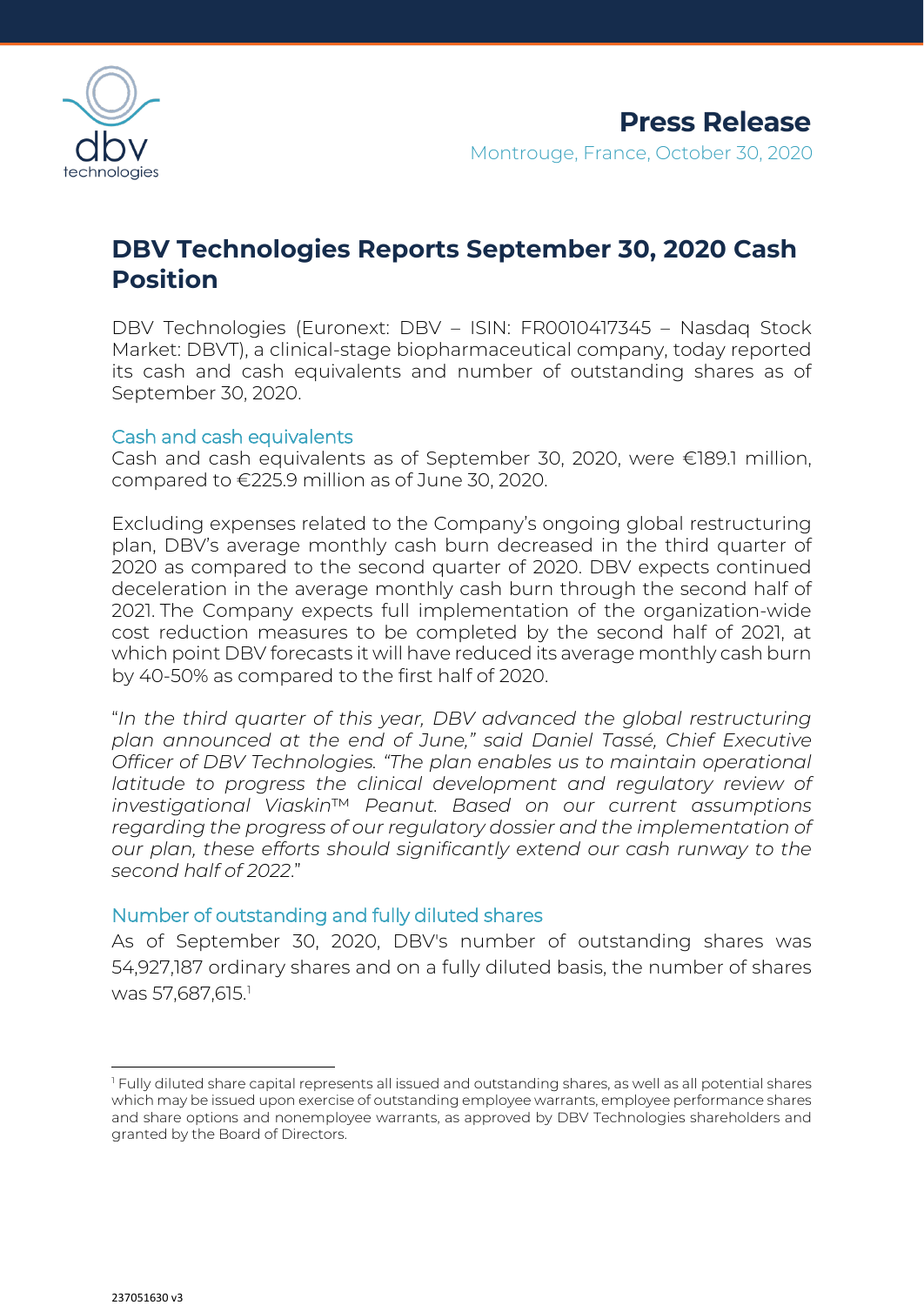

# About DBV Technologies

DBV Technologies is developing Viaskin™, an investigational proprietary technology platform with broad potential applications in immunotherapy. Viaskin™ is based on epicutaneous immunotherapy, or EPIT™, DBV's method of delivering biologically active compounds to the immune system through intact skin. With this new class of non-invasive product candidates, the Company is dedicated to safely transforming the care of food allergic patients. DBV's food allergies programs include ongoing clinical trials of Viaskin™ Peanut. DBV Technologies has global headquarters in Montrouge, France and offices in Bagneux, France, and North American operations in Summit, NJ and New York, NY. The Company's ordinary shares are traded on segment B of Euronext Paris (Ticker: DBV, ISIN code: FR0010417345), part of the SBF120 index, and the Company's ADSs (each representing one-half of one ordinary share) are traded on the Nasdaq Global Select Market (Ticker: DBVT).

# Forward Looking Statements

This press release may contain forward-looking statements and estimates, including statements regarding the potential benefits of the proposed restructuring of the Company's business and potential cost savings, the Company's forecast of its cash runway and reduced monthly cash burn, the timelines for the Company's ongoing clinical trials, including the ongoing impact of the COVID-19 pandemic, the commercial potential of Viaskin™ Peanut as a treatment for peanut-allergic children, the conduct and timing of the Company's clinical trials of Viaskin™ Peanut and the Company's research, development and regulatory plans for its product candidates and preclinical pipeline, including the timing of the Company's planned interactions with the FDA and the progression of regulatory review of investigational Viaskin™ Peanut. These forward-looking statements and estimates are not promises or guarantees and involve substantial risks and uncertainties. At this stage, the products of the Company have not been authorized for sale in any country. Among the factors that could cause actual results to differ materially from those described or projected herein include uncertainties associated generally with research and development, clinical trials and related regulatory reviews and approvals, including the impact of